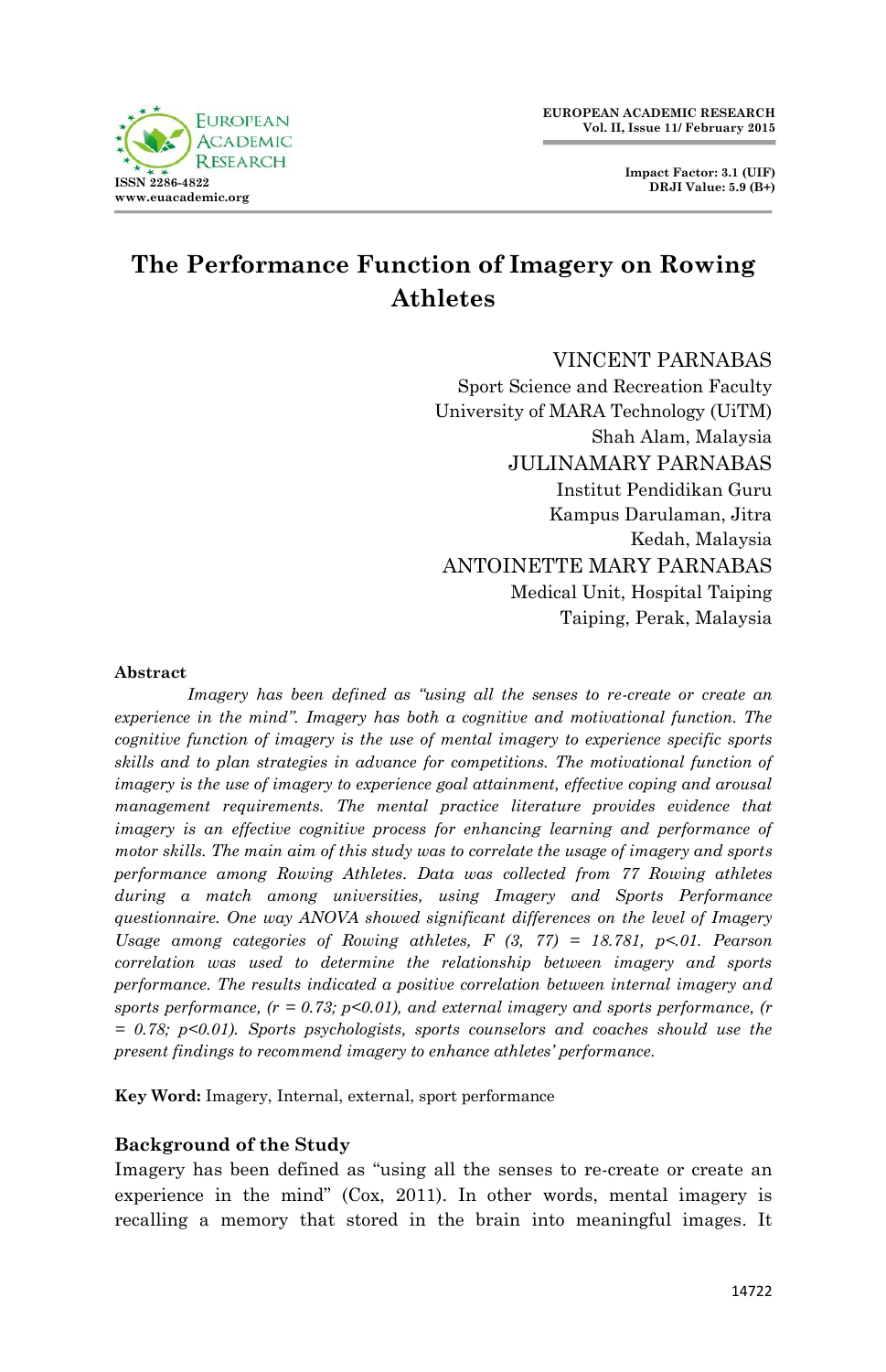involves senses such as visual, kinesthetic, auditory, tactile and olfactory. Mental imagery is a cognitive rehearsal in the absence of physical movement to imagine sports performance in the mind. A powerful imagination leads to creation of nerve impulse similar to those generated during real performance. Imagery is the language of the brain. In a real sense, the brain cannot notify the difference between an actual physical event and the vivid imagery of the same event. Therefore, imagery can be used by the brain to provide powerful repetition, elaboration, intensification and preservation of important athletic sequences and skills (Cox, 2011; Ampofo-Boateng, 2009).

The application of mental practice was used for long time and the effectiveness of this technique was proven to enhance athletes' performance besides reducing their anxiety (Mousavi & Meshkini, 2011). Many researches had proved that imagery has a great tendency to improve performance, reduce anxiety, enhance concentration and self-confidence (Cox, 2011; Doussoulin & Rehbein, 2011; Mousavi & Meshkini, 2011; Ampofo-Boateng, 2009). Imagery is the most common technique used in improving the performance of athletes in competitive situations.

Mental Imagery can be divided into two types namely, internal imagery and external imagery (Ampofo-Boateng, 2009). Internal imagery means the athletes visualize themselves as doing the task while, external imagery means the athletes visualize themselves from a third-person's perspectives. In other words, the situation of visualizing the tournaments in your mind, can be called as internal imagery. While external imagery is when the athletes watch the other opponent in the match or they use video clips to see the tournaments. According to Ranganathan, Siemionow, Liu, Sahgal and Yue (2004), external imagery produces little physiological responses as internal imagery does and, thus, it is not effective in enhancing muscle forces. Therefore, it is important to conduct a research to determine the effect of internal and external imagery on sports performance.

An important finding associated with mental practice is that advanced performers benefit from mental practice to a much greater extent than beginners (Cox, 2011). High skilled athletes use imagery techniques more frequently than low skilled athletes. Therefore, high skilled athletes perform better in sports than low skilled athletes. However, not much research had done to prove it. Among novice athletes, they rarely used mental imagery techniques and it is more affected in professional player's performances.

Psycho neuromuscular theory posits that imagery results in subliminal neuromuscular patterns are identical to the patterns used during the actual movement. Even though the imagined event does not result in an overt movement of the musculature, but the subliminal efferent commands are sent from the brain to the muscles. Hence, the neuromuscular system is given the opportunity to "practice" a movement pattern without really moving the muscles.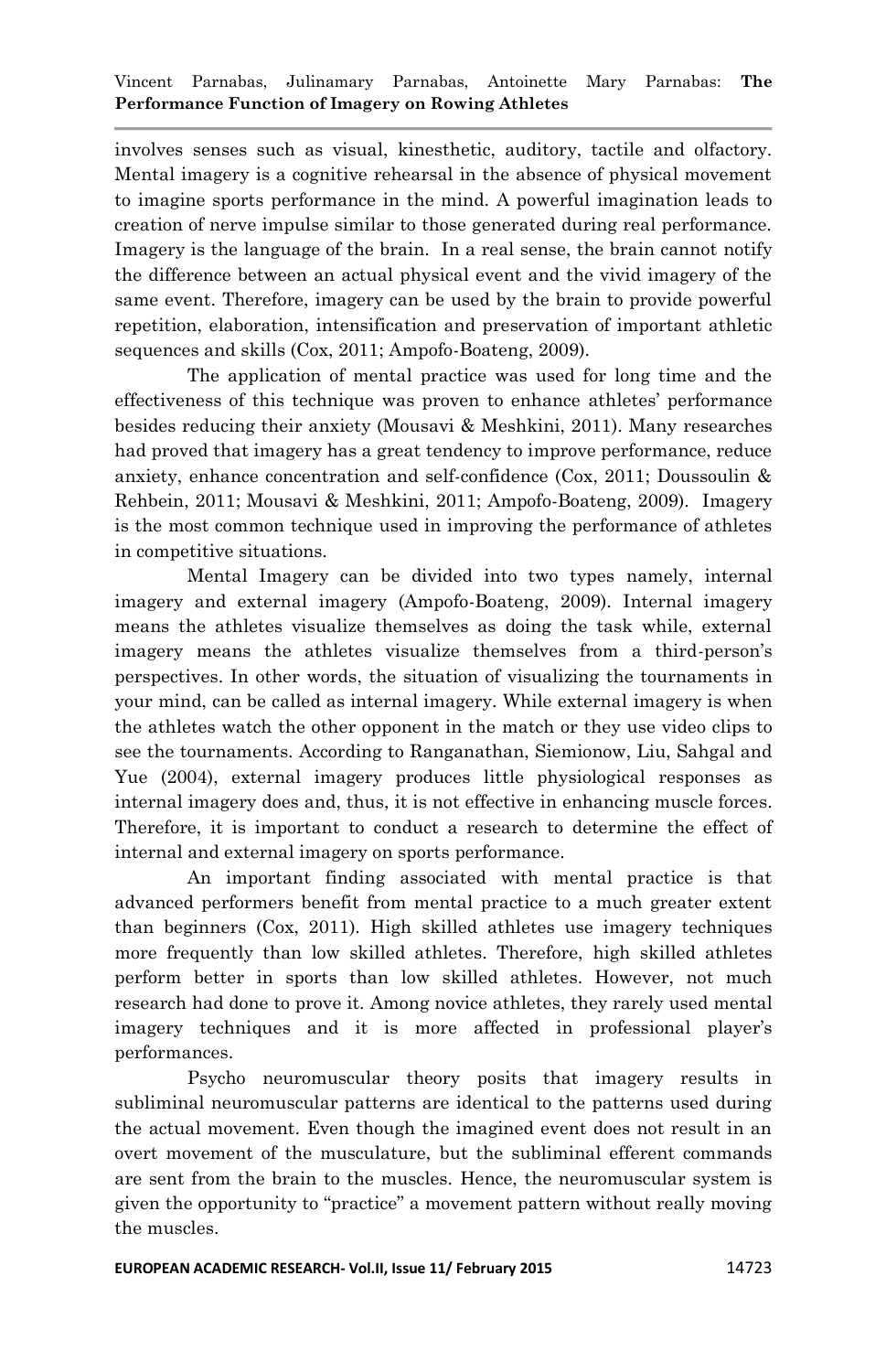# **Objective**

The aim of this research is to identify the usage of imagery among rowing athletes. In other words, the rationale for this study is designed to determine the usage of imagery among rowing athletes from different ranking namely national, state, district and university in their sports performance. In addition, this research also aims to identify the effects of different types of mental imageries such as the internal imageries and external imageries on rowing athletes' performance. This would lead in identifying the best types of mental practices that is very effective in improving the athletes' performances.

# **Methods**

The players in this study were trained to play for inter-varsity rowing matches. The instrument used for this study comprised of a 25-item Imagery Questionnaire and Sport Performance Scale (SPS). The sample consisted of 77 Rowing athletes, including the national athletes  $(N=27)$ , state athletes  $(N=17)$ , district athletes  $(N=18)$  and university athletes  $(N=15)$ .

## **Result and Discussion**

# **Respondents' Profile**

The respondents' profile described their ranking, ethnic and age. Table 1 shows the overall results of the respondents' profile for 77 Rowing athletes. The overall mean age for these respondents was 22.49 years old. The age of male respondents varied from 18 to 25 years, where the mean age was 22.01 years old. The age of female players ranged from the minimum of 18 to the maximum of 24 years old. The mean age for female respondents was 22.49 years old.

The variable "rank which is gathered through this study is categorized into four levels namely, national, state, district and university. The result showed that 27 respondents had participated at national, whilst 17 respondents participate at state, 18 had participated at district and 15 respondents participated at the university level. Majority of the respondents, were undergraduates for Degree  $(n=46)$  and Diploma  $(n=31)$  programmes.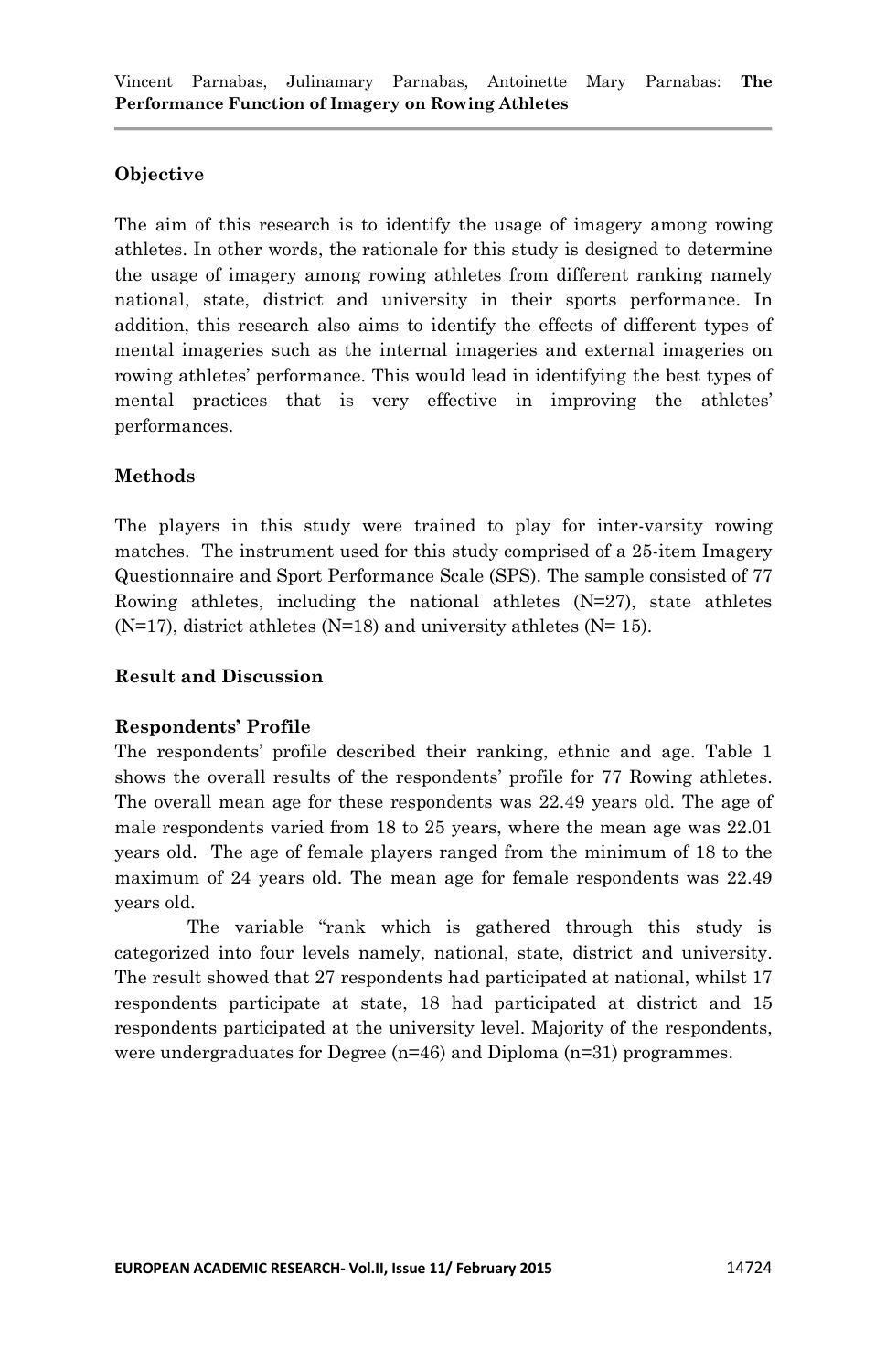#### **Table 1: Respondents' Profile (n=77)**

| <b>Variables</b>               | Frequency | Percentage     | Mean  | SD   |
|--------------------------------|-----------|----------------|-------|------|
| Athletes according to          |           |                |       |      |
| rank                           |           |                |       |      |
| National                       | 27        | 35.06          |       |      |
| State                          | 17        | 22.08          |       |      |
| District                       | 18        | 23.38          |       |      |
| University                     | 15        | 19.48          |       |      |
| Programme<br>Diploma<br>Degree | 31<br>46  | 40.26<br>59.74 |       |      |
| Age                            |           |                |       |      |
| Male                           |           |                | 22.01 | 1.29 |
| Female                         |           |                | 21.17 | 1.88 |
| Overall                        |           |                | 22.49 | 1.45 |

## **Cronbach Reliability Coefficients**

In this study, Cronbach alpha coefficients were found relatively high, ranging from .81 to .83 (Table 2).

## **Table 2: Cronbach Reliability Coefficients**

| Questionnaire                     | Cronbach's Alpha (n=77) |
|-----------------------------------|-------------------------|
| Imageries (Internal and External) | .8122                   |
| Sports Performance                | .8378                   |

## **Imagery Items**

Imagery item were evaluated. Internal Imagery has the highest mean  $(\bar{x} =$ 20.1479) compared to External Imagery  $(\bar{x} = 18.3945)$ .

#### **Table 3: Imagery Items among Rowing athletes**

| <b>Imagery Items</b> | Mean    |
|----------------------|---------|
| Internal Imagery     | 20.1479 |
| External Imagery     | 18.3945 |

# **4.4 Level of Imagery Usage among Rowing athletes from different rank**

One way ANOVA showed significant differences on the level of Imagery Usage among Rowing athletes,  $F(3, 77) = 18.781$ ,  $p<.01$ . (Table 4).

#### **Tabel 4 : Level of Imagery Usage among Rowing Athletes from different rank**

| <b>Atheletes According</b> |         | <b>Imagery Usage</b> |
|----------------------------|---------|----------------------|
| to Rank                    | Mean    | <b>Value-F</b>       |
| National                   | 22.4456 |                      |
| State                      | 18.6124 | 18.781*              |
| District                   | 15.3249 |                      |
| University                 | 13.8900 |                      |

 $\frac{1}{p}$  <0.01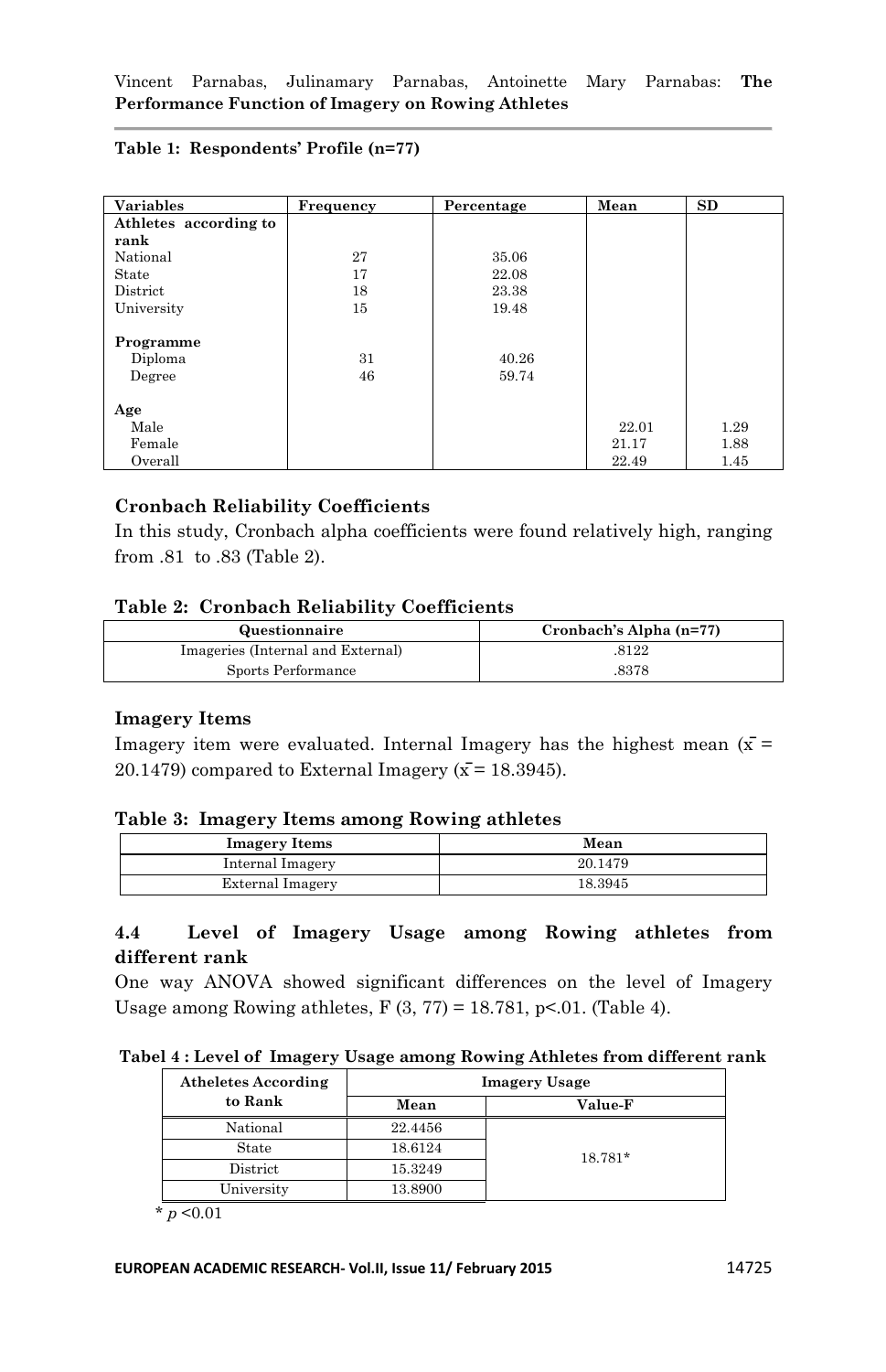| Atheletes<br>According<br>to Rank | National | <b>State</b> | <b>District</b> | University  | N  |
|-----------------------------------|----------|--------------|-----------------|-------------|----|
| National                          |          | $*(1.2321)$  | $*(1.6781)$     | $*(1.8799)$ | 27 |
| State                             |          |              | $*(1.3469)$     | $*(1.5102)$ | 17 |
| District                          |          |              |                 | $*(1.7155)$ | 18 |
| University                        |          |              |                 |             | 15 |

**Table 5: Pos Hoc Tukey: Level of Imagery Usage among Rowing Athletes from different rank**

 $*_{p<0.05}$ 

The result showed that Rowing athletes represented university exhibited lower level of imagery usage than athletes from district, whereas national and state athletes showed the highest levels of imagery usage.

So far, no research done in Malaysia, involving Rowing athletes from these four rank. Therefore, this research fails to compare with previous researches completed. However, there are a few research showed that elite athletes uses more imagery techniques. Research of Orlick and Partington (1988) indicated that 99% elite athletes of Canada Olympics used imagery techniques.

# **Sports Performance of Rowing athletes from 4 different ranking**

One way ANOVA showed significant differences on the rank of sports performance among Rowing athletes,  $F(3, 77) = 15.231$ , p<.01. (Table 6).

| rank |  |  |  |  | Tabel 6 : Level of Sport Performance among Rowing athletes from different |  |  |
|------|--|--|--|--|---------------------------------------------------------------------------|--|--|
|      |  |  |  |  |                                                                           |  |  |

| Atheletes According to               |         | <b>Sport Performance</b> |
|--------------------------------------|---------|--------------------------|
| Rank                                 | Mean    | <b>Value-F</b>           |
| National                             | 18.4522 |                          |
| State                                | 15.1450 | $15.231*$                |
| District                             | 13.4458 |                          |
| University                           | 11.3129 |                          |
| $\mathbf{A}$<br>$\sim$ $\sim$ $\sim$ |         |                          |

 <sup>\*</sup> *p* <0.01

|                    | Table 7: Pos Hoc Tukey: Level of Self Performance among different ranking |  |
|--------------------|---------------------------------------------------------------------------|--|
| of Rowing athletes |                                                                           |  |

| Atheletes<br>According<br>to The Rank | National | <b>State</b> | <b>District</b> | University  | N  |
|---------------------------------------|----------|--------------|-----------------|-------------|----|
| National                              |          | $*(1.3428)$  | $*(1.6521)$     | $*(1.8820)$ | 27 |
| State                                 |          |              | $*(1.3451)$     | $*(1.6980)$ |    |
| District                              |          |              |                 | $*(1.2241)$ | 18 |
| University                            |          |              |                 |             | 15 |

 $*_{p<0.05}$ 

The result showed that rowing athletes from the district rank exhibited lower level of sport performance compared to athletes from the state and university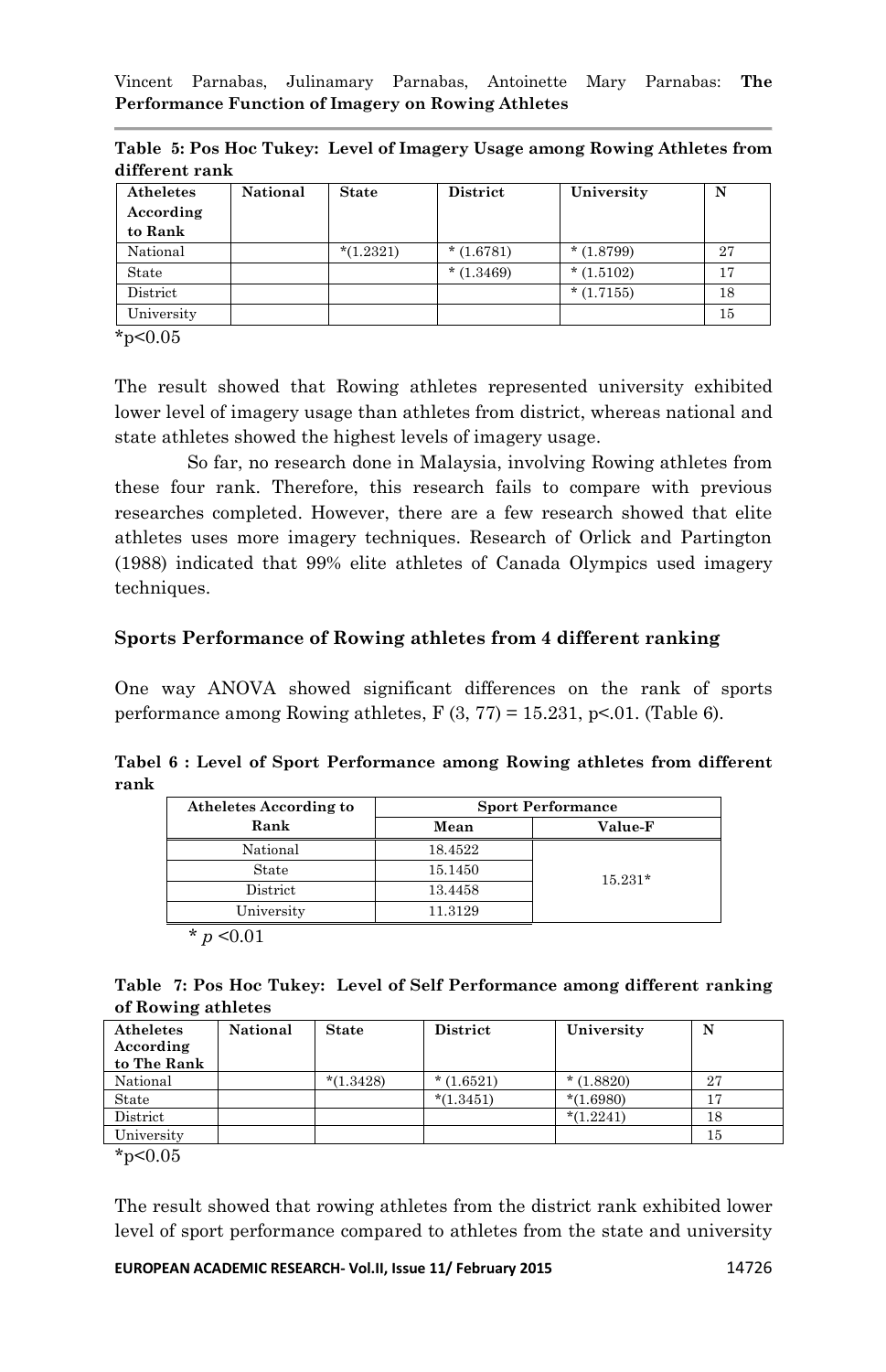rank, whereas national athletes showed the highest levels of sport performance.

Athletes ranking is one of the most important variables that either facilitate or dampen the performance of the athletes. National and state Rowing athletes exhibited higher level of performance with a lot of experience and success in sport, and high level of imagery usage, therefore it is not amazing that they scored the highest for their sport performance.

# **The types of Imagery and Sport Performance**

The correlation coefficient of 0.73 was noted between the usage of Internal Imagery and sport performance in the evaluation of 77 Rowing athletes, which is significant  $(P < .01)$ . Besides that, positive coefficient of 0.78 was also noted between the usage of External Imagery and sport performance In other words, the positive relationship existing between these variables is statistically significant (Table 5). Positive correlation indicates that both variables increase or decrease together.

**Table 8: The Relationship between Types of Imagery and Sport Performance among Rowing athletes**

| <b>Types of Imageries</b> | <b>Sports Performance</b> |
|---------------------------|---------------------------|
| Internal Imagery          | $0.73**$                  |
|                           | (0.000)                   |
| External Imagery          | $0.78**$                  |
|                           | (0.000)                   |

 $*$   $*$  p<.01

The result showed that Internal and External Imagery improves sport performance. The research finding completed by Driskell, Carloyn and Moran (1994) supports the use of mental imagery to enhance the sport performance. The result showed that there were significant effects of the mental imagery on sport's performance. Research of Suedfeld and Bruno (1990) and, Lohr and Scogin (1998) showed that the imagery techniques tend to reduce the level of anxiety and this helps to enhance their performances.

# **Conclusion**

The result of this research showed that there is a positive correlation between internal and external imagery with sports performance among Rowing athletes. The usage of all the sensory experiences like visual, kinesthetic, auditory and olfactory using both internal (first person) and external (third person) imagery perspectives to view the images that enhanced sports performance. Many sports such as Rowing athletes, not only require physical skills, but also a strong mental game as well.